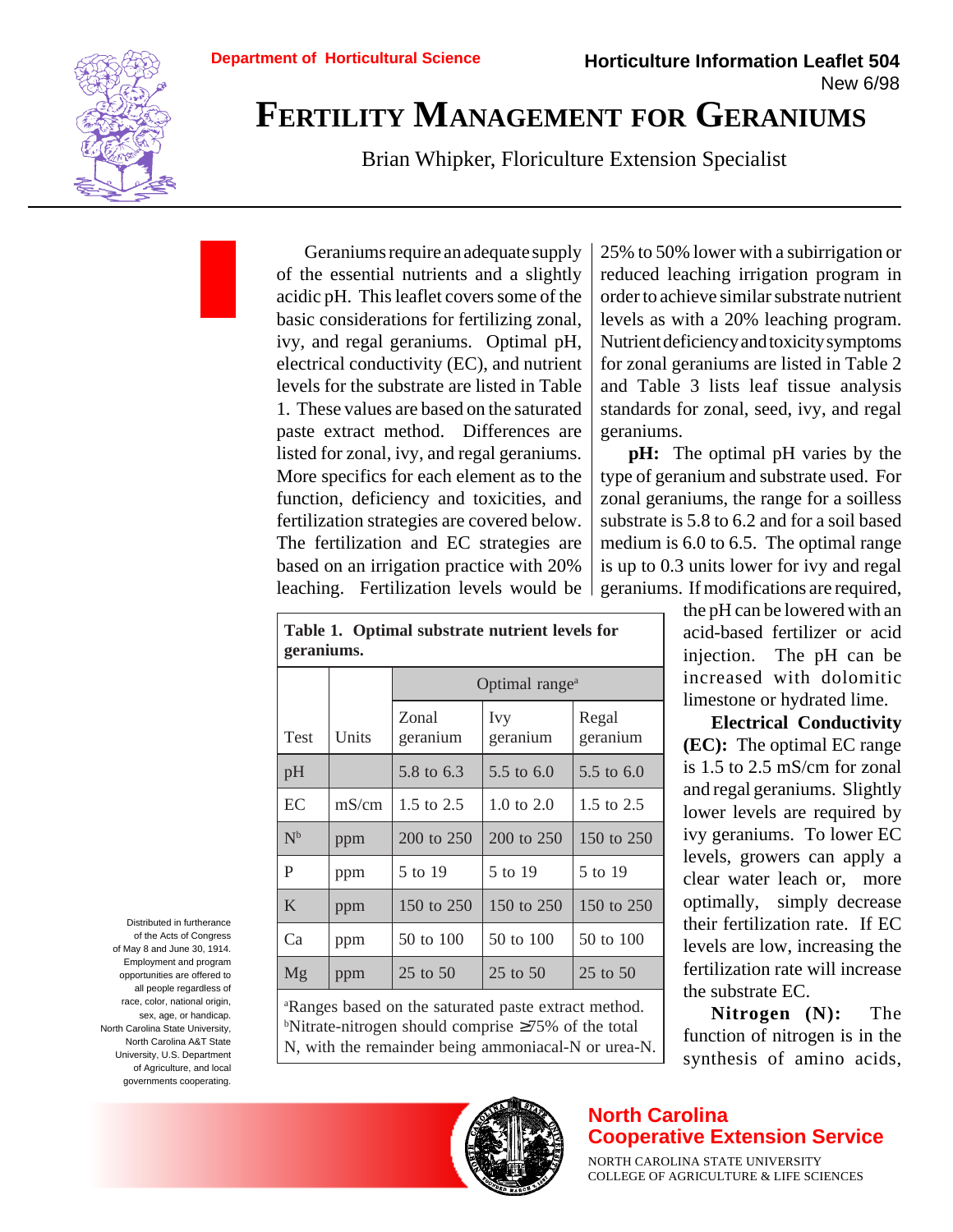| Table 2. Nutrient deficiency and toxicity symptoms of zonal geraniums. |                                                                                                                                                                                                                                                  |                                                                                                                                                                                       |  |  |  |  |
|------------------------------------------------------------------------|--------------------------------------------------------------------------------------------------------------------------------------------------------------------------------------------------------------------------------------------------|---------------------------------------------------------------------------------------------------------------------------------------------------------------------------------------|--|--|--|--|
| <b>Element</b>                                                         | <b>Deficiency symptoms</b>                                                                                                                                                                                                                       | <b>Toxicity symptoms</b>                                                                                                                                                              |  |  |  |  |
| Nitrogen<br>(N)                                                        | Slow growth, stunting, or with advanced<br>conditions, lower leaf chlorosis (yellowing)                                                                                                                                                          | Reduced plant growth and delayed<br>flowering. Ammoniacal-N toxicity<br>is expressed as a curling of the<br>older leaves, leaf chlorosis and<br>necrosis                              |  |  |  |  |
| Phosphorus<br>(P)                                                      | Stunting of plant growth with the leaves<br>turning dark green. Under advanced P<br>deficiency conditions, the lower leaves will<br>become reddish-purple and ultimately<br>necrotic (die)                                                       | Reduced plant growth and high P<br>levels can induce deficiencies of<br>Fe, Zn, Cu, and Mn                                                                                            |  |  |  |  |
| Potassium<br>(K)                                                       | Necrosis (death) of lower leaf margins and<br>plants develop weak stems and stalks                                                                                                                                                               | Excess levels of K can reduce the<br>uptake of Ca, Mg, Mn, and Zn                                                                                                                     |  |  |  |  |
| Calcium<br>(Ca)                                                        | Expressed as death (blackening) of<br>growing points of terminal buds and roots                                                                                                                                                                  | Excess levels of Ca can reduce the<br>uptake of K, Mg, and B                                                                                                                          |  |  |  |  |
| Magnesium<br>(Mg)                                                      | Interveinal chlorosis of older leaves and<br>the leaves may have an upward curl on the<br>edges                                                                                                                                                  | Excess levels of Mg can reduce<br>the uptake of Ca                                                                                                                                    |  |  |  |  |
| Iron $(Fe)$                                                            | Interveinal chlorosis of the younger leaves,<br>progressing to tip dieback under severe<br>conditions. Deficiencies occur when the<br>substrate has a high pH, root death has<br>occurred, or when there are excessive<br>levels of P, Mn, or Cu | Chlorotic and necrotic speckling of<br>the lower leaves. Excess levels of<br>Fe can reduce the uptake of Mn.<br>Toxicity symptoms mainly occur<br>when the substrate pH is too acidic |  |  |  |  |

proteins, enzymes, and nucleic acids. Deficiency symptoms are exhibited as slow growth, stunting, or with advanced conditions, lower leaf chlorosis (yellowing) and leaf abscission in some plants. Excess levels of N will result in reduced plant growth and delayed flowering. Geraniums are susceptible to ammoniacal-N  $(NH_4-N)$  toxicity which is expressed as a curling of the older leaves, leaf chlorosis, or necrosis. Ammoniacal-N toxicity can be avoided by supply >75% of N in the nitrate  $(NO_3^-)$  form. N should be supplied at the rate of 200 to 250 ppm for zonal and ivy geraniums. Regal geraniums require less N. Excellent sources for N would be calcium nitrate, potassium nitrate, ammonium nitrate, 20-10-20, or 15-5-25.

**Phosphorus (P):** The function of phosphorus in plants is in energy transfer (ADP), nucleic acids, enzymes, and membrane structure. It also plays an important role in root and floral development and stimulates rapid plant growth. Deficiency symptoms are first expressed as extensive stunting with the leaves turning dark green. Under advanced P deficiency conditions the lower leaves will become reddish-purple, then chlorotic, and ultimately necrotic. Excessive P will reduced plant growth and can induce deficiencies of Fe, Zn, Cu, and Mn. Supply P at the rate of 5 to 20 ppm. P promotes stem growth, therefore limit applications to avoid stretch. P can be supplied as: 1) a preplant amendment of triple superphosphate incorporated into the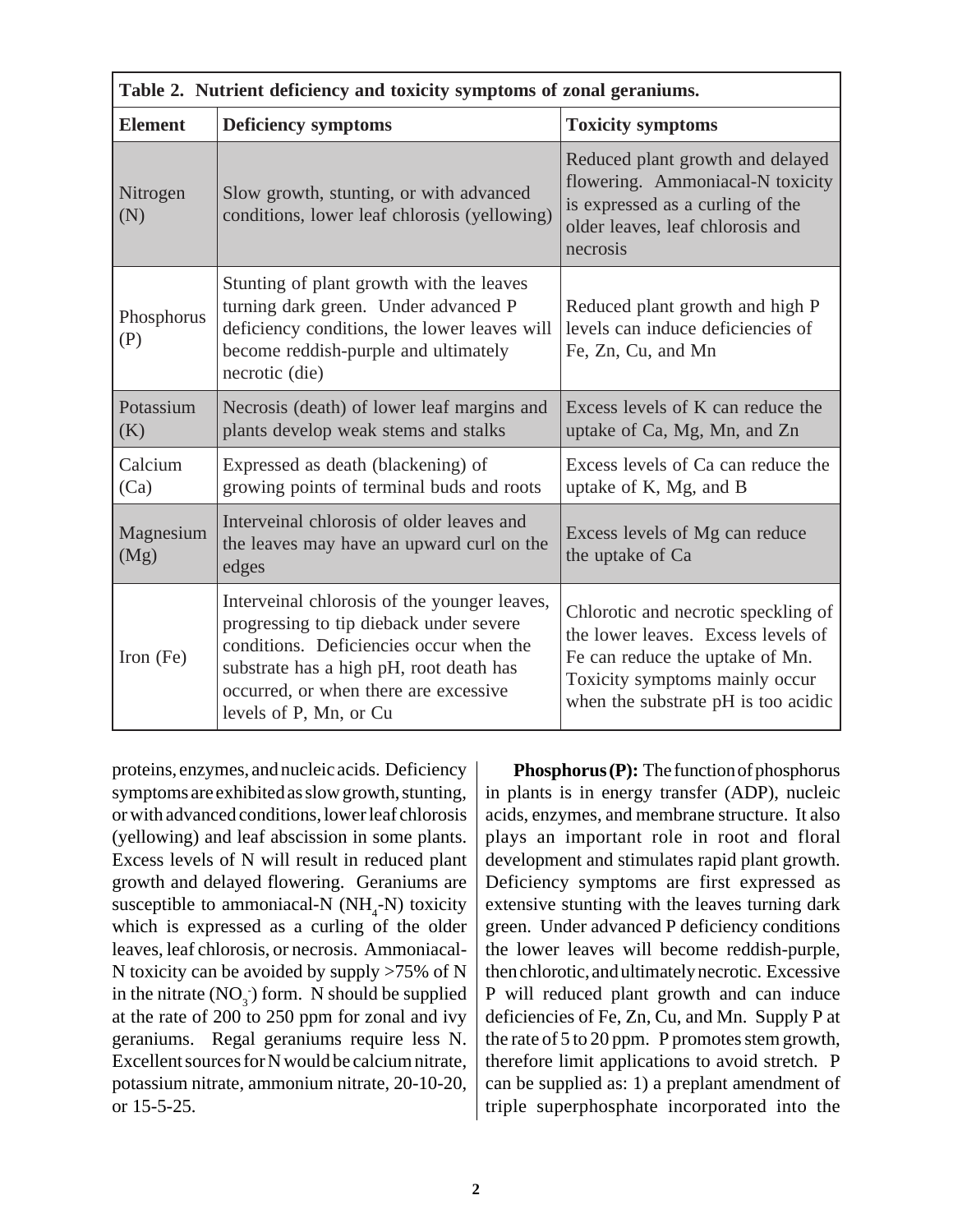| Table 3. Leaf tissue analysis standards for geraniums. |                       |                |                       |                       |  |  |  |
|--------------------------------------------------------|-----------------------|----------------|-----------------------|-----------------------|--|--|--|
| <b>Element</b>                                         | Zonal geranium        | Seed geranium  | <b>Ivy geranium</b>   | <b>Regal geranium</b> |  |  |  |
| Nitrogen $(\%)$                                        | 3.8 to 4.4            | 3.7 to 4.8     | 3.4 to 4.4            | 3.0 to 3.2            |  |  |  |
| Phosphorus $(\%)$                                      | $0.3$ to $0.5$        | $0.3$ to $0.6$ | $0.4 \text{ to } 0.7$ | $0.3 \text{ to } 0.6$ |  |  |  |
| Potassium (%)                                          | 2.6 to 3.5            | 3.3 to 3.9     | 2.8 to 4.7            | 1.1 to $3.1$          |  |  |  |
| Calcium $(\%)$                                         | 1.4 to 2.0            | 1.2 to 2.1     | $0.9 \text{ to } 1.4$ | 1.2 to $2.6$          |  |  |  |
| Magnesium $(\%)$                                       | $0.2 \text{ to } 0.4$ | $0.2$ to $0.4$ | $0.2 \text{ to } 0.6$ | $0.3 \text{ to } 0.9$ |  |  |  |
| Iron $(ppm)$                                           | 110 to 580            | 120 to 340     | 115 to 270            | 120 to 225            |  |  |  |
| Manganese (ppm)                                        | 270 to 325            | 110 to 285     | 40 to 175             | 115 to 475            |  |  |  |
| $\text{Zinc (ppm)}$                                    | 50 to 55              | 35 to 60       | 10 to $45$            | 35 to 50              |  |  |  |
| Copper (ppm)                                           | 5 to 15               | 5 to 15        | 5 to 15               | 5 to 10               |  |  |  |
| Boron (ppm)                                            | 40 to 50              | 35 to 60       | 30 to 280             | 15 to 45              |  |  |  |
| From Biamonte et al.                                   |                       |                |                       |                       |  |  |  |

substrate mix or 2) as a constant liquid feed via phosphoric acid, monopotassium phosphate, ammonium phosphate, 20-10-20, or 15-5-25. Remember when calculating P fertilization rates, the numbers on the fertilizer bag are expressed as percent of  $P_2O_5$ . Therefore multiply the bag number by 0.437 for the percentage of P.

**Potassium (K):** Potassium is involved as a metabolism catalyst, for stomata function, and disease resistance. Deficiency symptoms appear as necrosis of lower leaf margins and plants develop weak stems and stalks. Excess levels of K can reduce the uptake of Ca, Mg, Mn,  $NH_{4}$ -N, and Zn. K should be applied at the rate of 150 to 250 ppm. To insure that K does not interfere with Ca and Mg uptake,  $a K : Ca : Mg$  fertilizer ratio of 4 : 2 : 1 should be used (similar to poinsettias). Excellent sources for K are potassium nitrate, 20- 10-20, or 15-5-25. Remember when calculating K fertilization rates, the numbers on the fertilizer bag are expressed as a percent of  $K_{2}O$ . Therefore multiply the bag number by 0.83 for the percentage of K.

**Calcium (Ca):** Calcium is a major constituent of cell walls. Deficiency symptoms are expressed as death (blackening) of growing points of terminal buds and roots. Ca is a non-mobile element and uptake is by the root tips. Excess levels of Ca can reduce the uptake of K, Mg, and B. A fertilization rate of 50 to 100 ppm Ca should be used, remembering to maintain the K : Ca : Mg fertilizer ratio of  $4:2:1$ . Ca can be supplied from your irrigation water (if adequate levels exist), dolomitic limestone, or calcium nitrate. Remember that Ca uptake into the plant and transportation within the plant is through the water flow, so promoting good root growth so water uptake can occur and good shoot growth that aids in transpiration will assist in Ca uptake.

**Magnesium (Mg):** Magnesium is an important element in the chlorophyll molecule and in enzyme activation. Deficiency symptoms appear as interveinal chlorosis of older leaves and the leaves may have an upward curl. Excess levels of Mg can reduce the uptake of Ca. Mg fertilization rates of 25 to 50 ppm should be adequate, remembering to maintain the K : Ca : Mg fertilizer ratio of  $4:2:1$ . Sources of Mg are dolomitic limestone, Mg in water supply (if adequate levels exist), and magnesium sulfate (Epsom salts). To correct a Mg deficiency, magnesium sulfate can be mix at the rate of 1